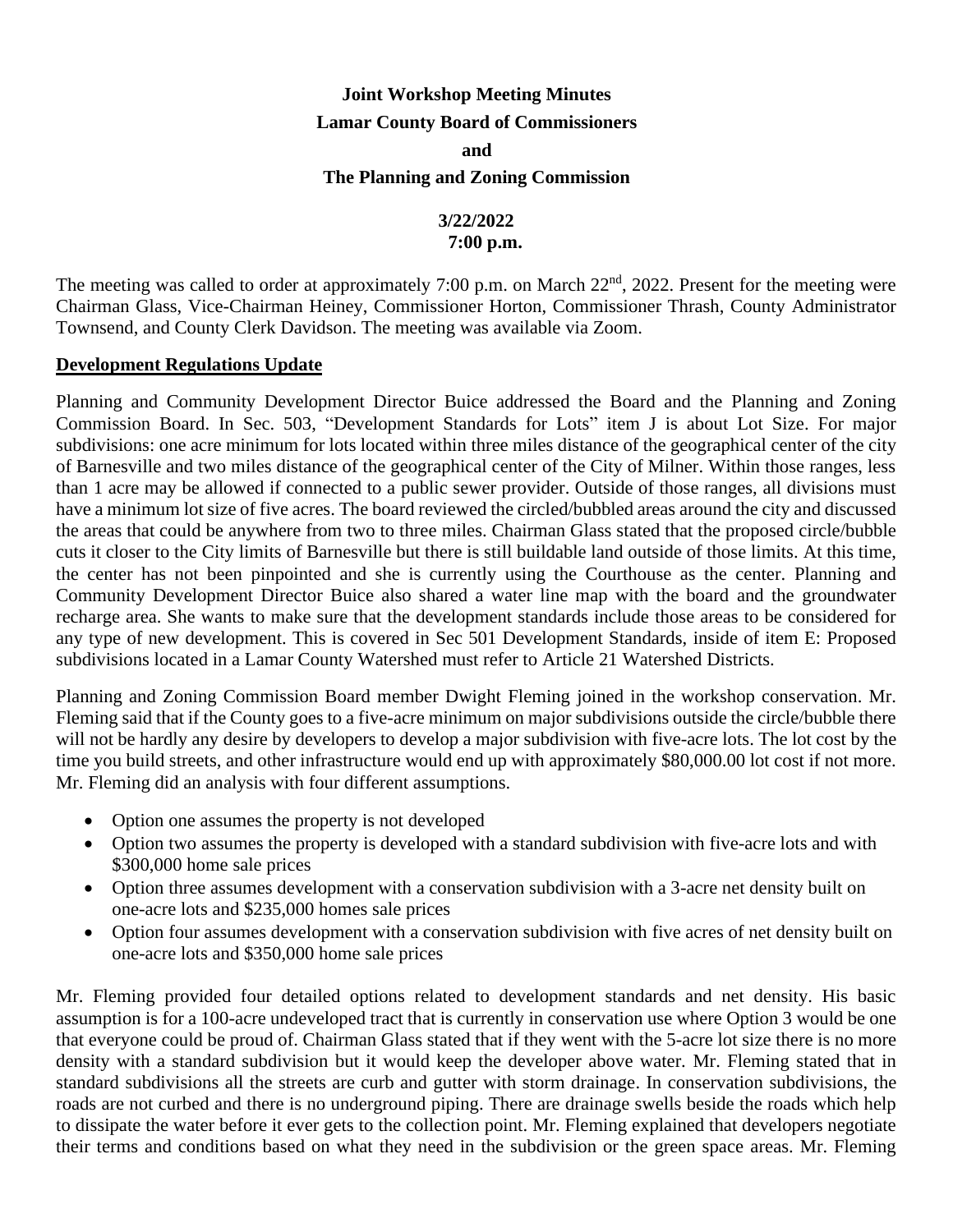suggested that during the extension of the moratorium they could see what proposals they would get from developers regarding the types of subdivisions they want to build. Planning and Community Development Director Buice said that she has seen developers present a conventional or conservation layout.

|                         | Option one      | Option two      | Option three       | Option four           |
|-------------------------|-----------------|-----------------|--------------------|-----------------------|
| Acres                   | 100             | 100             | 100                | 100                   |
| Density/Acre            | N/A             | 5               | 3                  | 5                     |
| <b>Total Lots</b>       | N/A             | 20              | 33                 | 20                    |
| Developed Acres         | N/A             | 100             | 33                 | 20                    |
| Green Space             | N/A             |                 | 67                 | 80                    |
| Tax Revenue             |                 |                 |                    |                       |
|                         |                 | 6,000,000 20 @  | 10,725,000 33 @    |                       |
| <b>Improved Parcels</b> |                 | 300,00          | 325,000            | 7,000,00 20 @ 350,000 |
|                         | 72.500 100 ac @ |                 |                    |                       |
| Land Only               | 725             | No Green Space  | 66 @ 725<br>47,850 | 58,000 80 @ 725       |
|                         | 72,500          | $6,000,00020$ @ | 10,772.85          | 7,058,000             |
| <b>Total Value</b>      |                 | 300,00          |                    |                       |
| Forty percent           | 29,000          | 2,400,000       | 4,309,140          | 2,823,200             |
| Assessment              |                 |                 |                    |                       |
| <b>County Millage</b>   | 0.01357         | 0.,01357        | 0.,01357           | 0.,01357              |
| <b>County Taxes</b>     | 394             | 32,568          | 58,475             | 38,311                |

Mr. Fleming said that with conservation subdivisions, within the circle/bubble, if the sewer was available then green space could be protected. Planning and Community Development Director Buice suggested that inside the circle/bubble if you had access to water, and in some areas sewer, you could keep your density to one house per acre but then a planned development may come in with houses on a half-acre with a lot of green space around it. Planning and Zoning Commission Board member Gerald Thompson inquired about having sidewalks and lights in these subdivisions. Commissioner Thrash and Mr. Fleming stated that this could be a part of the negotiations with the developers. Mr. Fleming stated that Lamar County needs to control the growth but not eliminate it. He said that most young people do not want more land.

Lamar County Republican Party Chairwoman Ashley Gilles stated that she lives outside the circle/bubble and there are nice houses down the street. She said that her house was a starter home on twenty-five acres with three bedrooms and two baths. There are smaller houses on her road and people park alongside the road because of space. The noise level also increased. Planning and Community Development Director Buice asked what is considered a smaller house. District 2 Commissioner Candidate Chase Hassey said that a smaller house is less than two thousand square feet. He said that his house is 1850 square feet and living with a wife and two kids it is tight. Mr. Hassey said that a \$325,000.00 house in 2022 was \$225,000.00 three years ago. Mr. Fleming said that this was because of material cost. Mr. Hassey said that houses should be built to maintain their value. Ms. Gilles said that she feels like the proposed circle/bubble is unfair and said that she would shrink it so that it is closer to the highways. Mr. Fleming suggested that it be more of an elliptical area rather than two circles.

Mr. Hassey said that if they went with Option 3 with thirty-three houses on one hundred acres what kind of zoning would be applied to the remaining sixty-seven acres. Mr. Fleming said that it goes into permanently dedicated green space and can never be developed. The homeowners association (HOA) is responsible for the taxes on the land. Mr. Thompson asked what type of subdivision was in Milner because they do not have a backyard. Planning and Community Development Director Buice stated that this was a conventional subdivision. Mr. Fleming said that they are on sewer and in most places, it is considered high density. He said that seniors that live in smaller homes, need more services, and if they want to walk to town they should be located inside the circle/bubble. Ms. Gilles asked about a gated community for seniors with smaller lot sizes. Mr. Fleming said that sewer would need to be available. Board of Equalization Board member Rick Stephenson said that a high-density subdivision could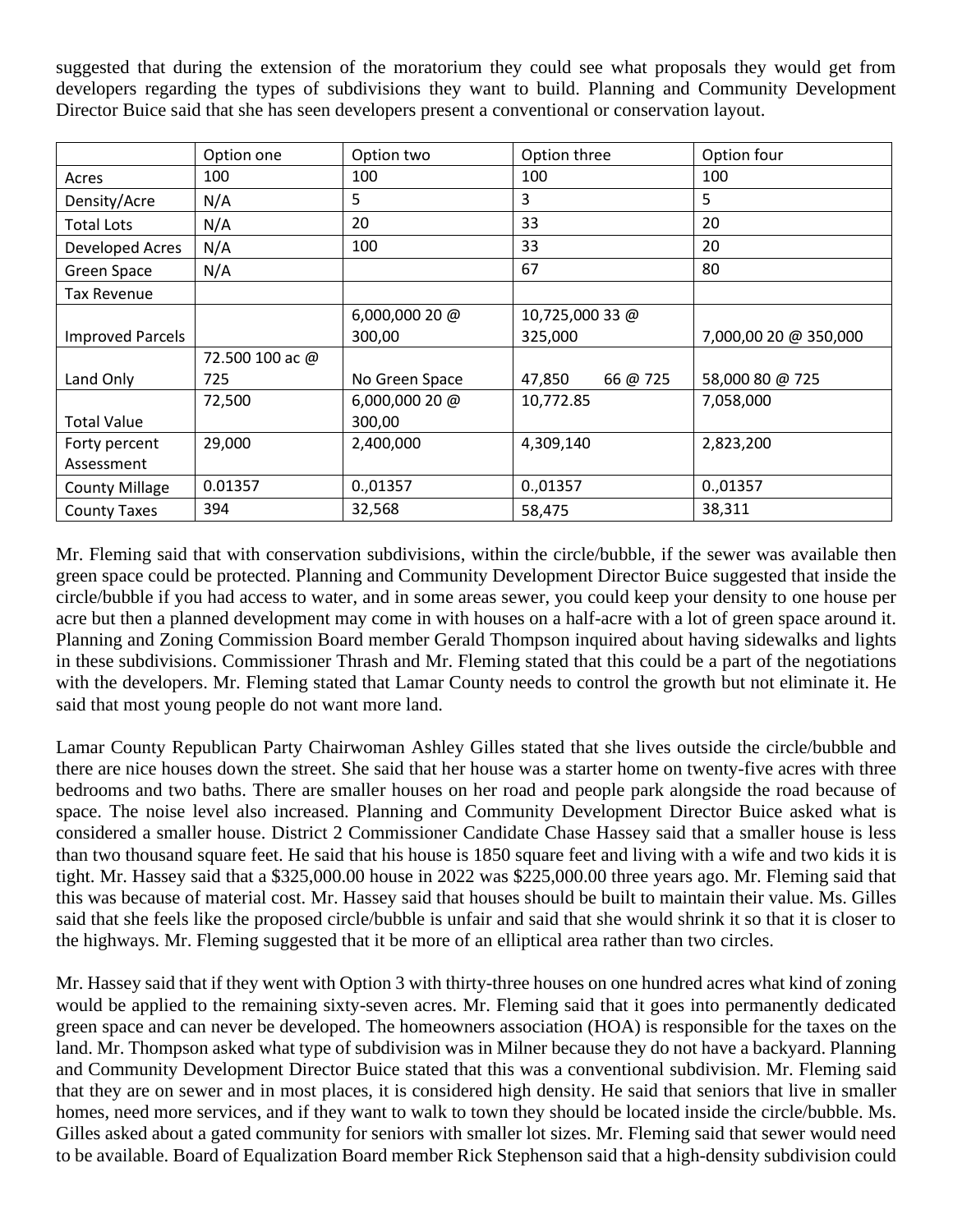be built off of Hwy 41 South if the County could supply the hookups. Chairman Glass said that if a developer wanted to put in a packing station, such as in Redbone, and if water is also available, they could potentially have half-acre lots. Mr. Stephenson asked if a developer bought three hundred acres, and footed the bill to get hookups, for water and sewer, could they do this. Planning and Community Development Director Buice said that in both of the scenarios current and future, regulations say no and this would be considered a planned unit development. Mr. Stephenson said that there are a lot of big acre tracts in Lamar County. Mr. Fleming said that the cost of getting to the sewer plant will rule out 99 percent of this type of development.

Planning and Community Development Director Buice explained that there is not an empty house in Lamar County and no matter what scenario they produce, a farmhouse on one hundred acres, or a tract house on a quarter acre, they are selling for a lot of money. The question is about future housing and where do they want it. She is hearing that everyone agrees with concentrated one-acre lots, towards the city centers, so they need to nail down what that looks like so she can have a draft map printed through the regional commission. Mr. Fleming said that you could have smaller lots if sewer and water were available outside the circles/bubbles. There was more discussion and agreement on having 1-acre subdivisions such as in Cole Forest. Mr. Stephenson said that the problem with these types of subdivisions is that if someone buys one acre, and it ends up being clear cut, and then someone buys that tract and then someone else sells one hundred acres behind them, to do something else, then all they do is complain because they bought the land to be out in the country. Mr. Stephenson said that they should have looked at Qpublic before they bought it. Mr. Stephenson said that the problem with subdivisions like Cole Forest is that there are a lot of people but not a lot of revenue generated. He said that housing development cost the County money.

Vice-Chairman Heiney said that the original intent was to slow down the population growth until the infrastructure can catch up. He said that they are not accomplishing the goal of slowing the growth until they catch up with the roads, law enforcement, and fire department. Mr. Fleming said that according to the Board of Education there is plenty of capacity for students at the schools. The County is not going to get the kind of growth that is going to fund a lot of infrastructure improvements unless there is more commercial development. The County will not get the commercial development because of the sewer capacity and not having the highway interchange. There will be no attraction for shopping centers or nice sit-down type restaurants because this is based on population. The only industries they can hope for are solar farms and rock quarries because neither of these developments requires any more police, fire protection, water, or burdens on the school system. Chairman Glass said that outside of the circle/ bubble, a five-acre minimum lot size will restrict the growth and limit the overall population. Currently, there are no limits so they could go down to 1-acre lots sizes. Commissioner Thrash asked if having a 3-acre lot minimum in conservation accomplishes the same thing as the 5-acre lot minimum without shutting the door on any new development. There was discussion on property value increases and whether the people in Lamar County care about going to eat at Longhorns or if they want a high-density subdivision in the circle/bubbles so that people can walk to restaurants.

Mr. Fleming inquired about the number of houses that had recently been built in Lamar County and Planning and Community Development Director Buice replied that about 125 had been built and another 125 from the year before. Board of Appeals board member Doug Walker said that if each one of these new homeowners had made a \$2,500.00 impact fee that would have decreased the burden that they are bringing to Lamar County. This money could be used to buy a new fire truck or to hire additional personnel. Mr. Walker said that he grew up in Henry County and he saw the growth tremendously explode and he moved to Lamar County to get out of there.

Commissioner Thrash asked about Option 3 and having development with a conservation subdivision with a 3 acre net density built on one-acre lots and \$325,000.00 home sale prices. Planning and Community Development Director Buice said Option 4 is the exact same thing as a 5-acre minimum except you will have an HOA. Option 3 would have a higher population with a little more compromise for the developers and you would see more subdivisions with a 3-acre minimum. Mr. Fleming said that there would be a net density difference between Option 2 having a conventional subdivision, with 5-acre lots, and Option 3 with a conservation subdivision where you build them in one or more clusters. The development cost for Option 3 would be half as much for the